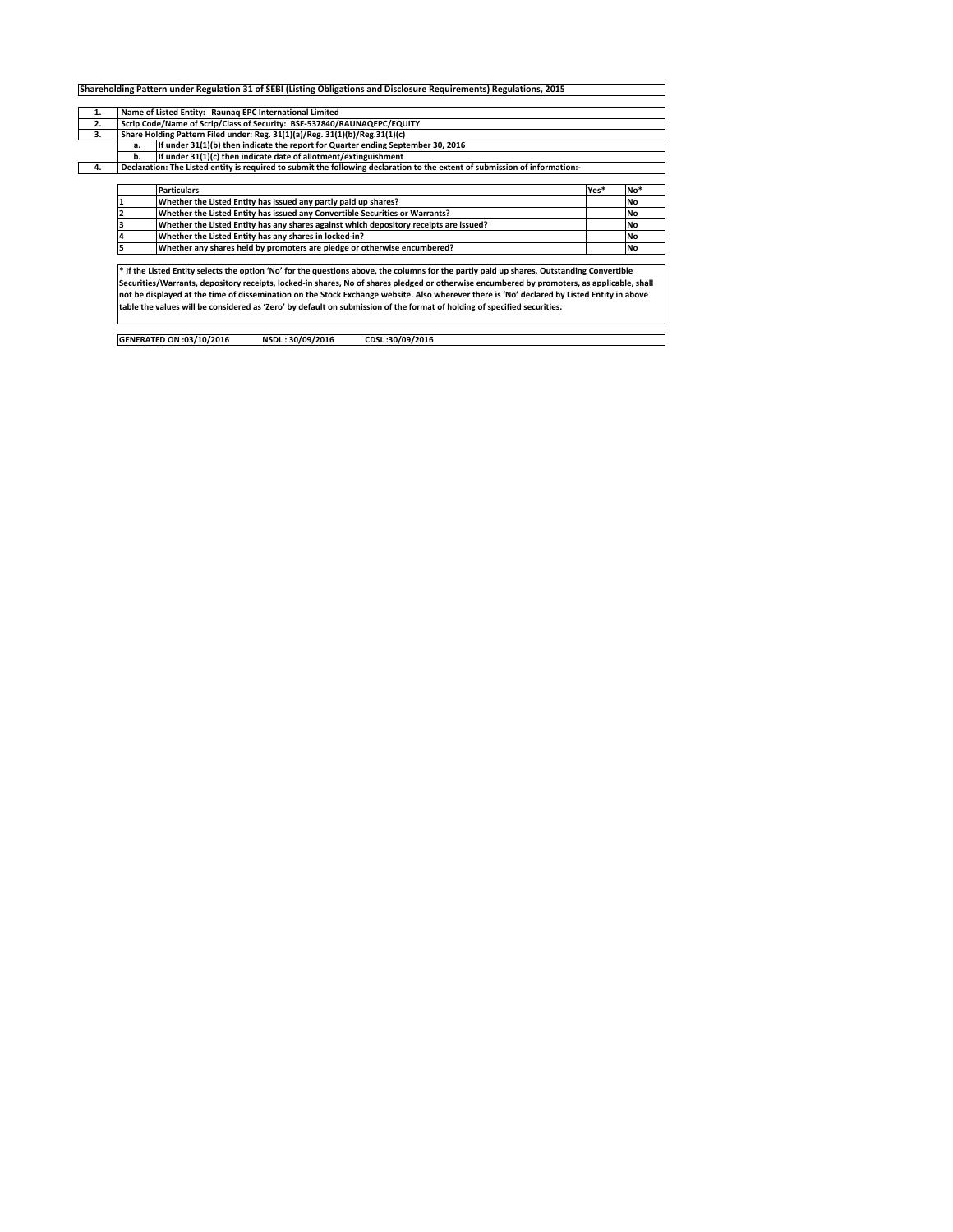|      | Raunag EPC International Limited                            |                  |                    |        |                  |            |                                         |               |                                            |                 |           |                                             |                           |         |                            |           |                             |                     |
|------|-------------------------------------------------------------|------------------|--------------------|--------|------------------|------------|-----------------------------------------|---------------|--------------------------------------------|-----------------|-----------|---------------------------------------------|---------------------------|---------|----------------------------|-----------|-----------------------------|---------------------|
|      | Table I - Summary Statement holding of specified securities |                  |                    |        |                  |            |                                         |               |                                            |                 |           |                                             |                           |         |                            |           |                             |                     |
|      |                                                             |                  |                    |        |                  |            |                                         |               |                                            |                 |           |                                             |                           |         |                            |           |                             |                     |
|      |                                                             |                  |                    |        |                  |            |                                         |               |                                            |                 |           |                                             |                           |         |                            |           |                             |                     |
|      |                                                             |                  |                    |        |                  |            |                                         |               | Number of Voting Rights held in each class |                 |           |                                             |                           |         |                            |           | Number of Shares pledged or |                     |
|      |                                                             |                  |                    | No. of | No. of           |            |                                         | of securities |                                            |                 |           |                                             |                           |         | Number of Locked in shares |           | otherwise encumbered        |                     |
|      |                                                             |                  | No. of             | Partly | shares           |            |                                         |               |                                            |                 |           | No. of Shares                               | Shareholding, as a %      |         |                            |           |                             |                     |
|      |                                                             |                  | fully paid paid-up |        | underlvin        |            | Shareholding as a % No of Voting Rights |               |                                            |                 |           | Underlying                                  | assuming full conversion  |         |                            |           |                             |                     |
|      |                                                             | Nos. of          | up equity equity   |        |                  | Total nos. | of total no, of shares                  |               |                                            |                 |           | Total as a Outstanding                      | of convertible securities |         |                            |           |                             | Number of equity    |
|      |                                                             | sharehold shares |                    | shares | Depositor shares |            | (calculated as per                      |               |                                            |                 | % of      | convertible securities (as a percentage of  |                           |         | As a % of total            |           | As a % of total             | shares held in      |
|      | Category Category of shareholder                            | ers              | held               | held   | y Receipts held  |            | <b>SCRR, 1957)</b>                      |               | Class eg: X Class eg: y Total              |                 | $(A+B+C)$ | (including Warrants) diluted share capital) |                           | No. (a) | Shares held(b)             | No. (a)   | Shares held(b)              | dematerialised form |
|      | (11)                                                        | (III)            | (IV)               | (V)    | (VI)             | $(VIII) =$ | (VIII) As a % of                        |               |                                            |                 |           | (X)                                         | (XI)= (VII)+(X) As a % of |         | (XII)                      |           | (XIII)                      | (XIV)               |
| (A)  | Promoter & Promoter Group                                   |                  | 2247955            |        |                  | 2247955    | 67.2388                                 | 2247955 0     |                                            | 2247955 67.2388 |           |                                             | 67.2388                   |         | 0.0000                     |           | 0.0000                      | 2228020             |
| (B)  | Public                                                      | 2188             | 1095288            |        |                  | 1095288    | 32,7612                                 | 1095288       |                                            | 1095288         | 32,7612   |                                             | 32.7612                   |         | 0.0000                     | <b>NA</b> |                             | 787703              |
| (C)  | Non Promoter - Non Public                                   |                  |                    |        |                  |            |                                         |               |                                            |                 |           |                                             |                           |         | 0.0000                     | <b>NA</b> | <b>NA</b>                   |                     |
| (C1) | <b>Shares Underlying DRs</b>                                |                  |                    |        |                  |            | 0.0000                                  |               |                                            |                 | 0.0000    |                                             | 0.0000                    |         | 0.0000                     | <b>NA</b> | <b>INA</b>                  |                     |
| (C2) | Shares Held By Employee Trust                               |                  |                    |        |                  |            | 0.0000                                  |               |                                            |                 | 0.0000    |                                             | 0.0000                    |         | 0.0000                     | <b>NA</b> | <b>INA</b>                  |                     |
|      | Total                                                       | 2194             | 3343243            |        |                  | 3343243    | 100,0000                                | 3343243       |                                            | 3343243         | 100,0000  |                                             | 100,0000                  |         | 0.0000                     |           | 0.0000                      | 3015723             |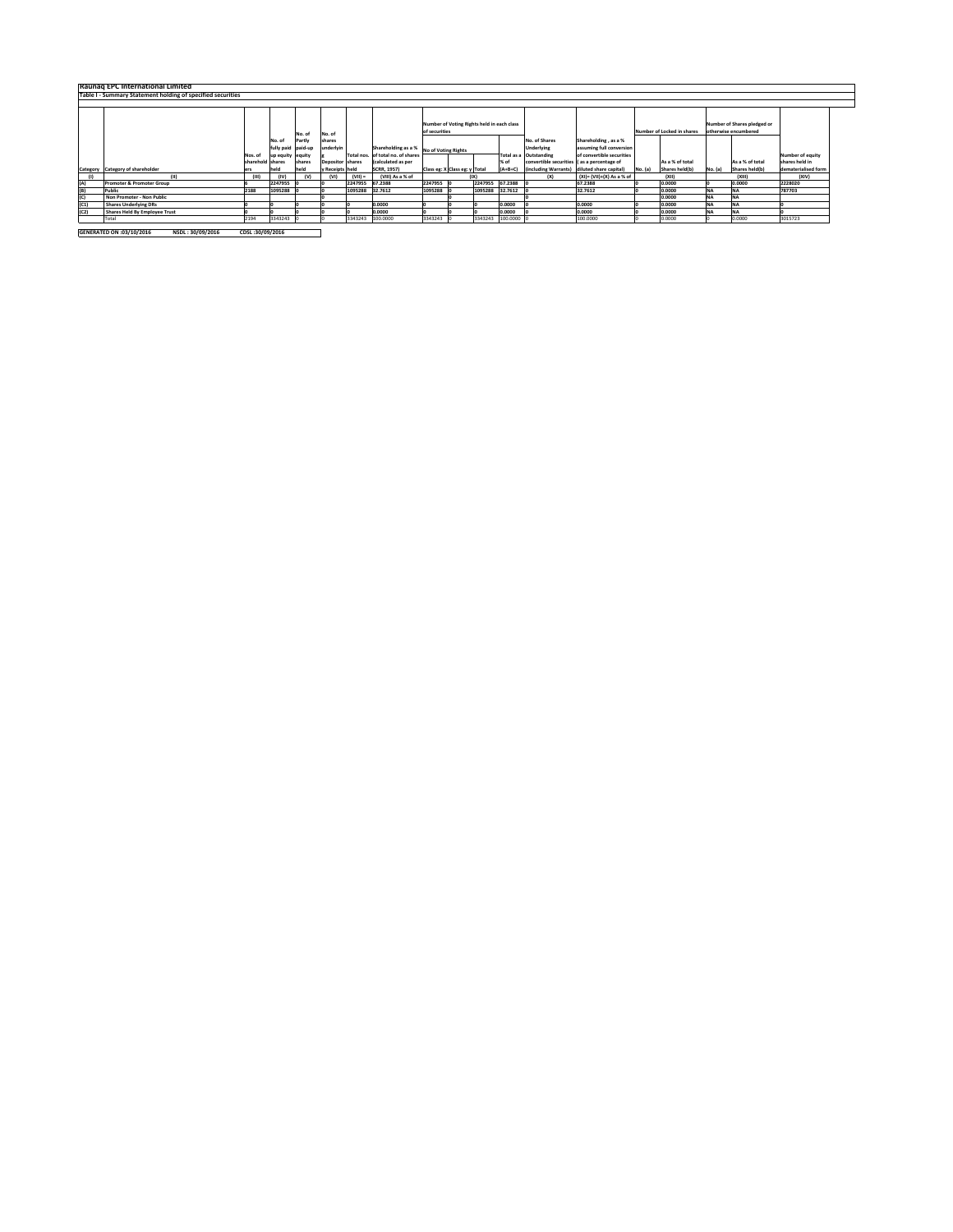|            | Raunag EPC International Limited                                                     |            |                             |                                          |                             |                                                |                 |                                                                           |                                                             |                                    |                 |                                                                                                         |                                                          |                                |                     |                                       |                                                      |         |
|------------|--------------------------------------------------------------------------------------|------------|-----------------------------|------------------------------------------|-----------------------------|------------------------------------------------|-----------------|---------------------------------------------------------------------------|-------------------------------------------------------------|------------------------------------|-----------------|---------------------------------------------------------------------------------------------------------|----------------------------------------------------------|--------------------------------|---------------------|---------------------------------------|------------------------------------------------------|---------|
|            | Table II - Statement showing shareholding pattern of the Promoter and Promoter Group |            |                             |                                          |                             |                                                |                 |                                                                           |                                                             |                                    |                 |                                                                                                         |                                                          |                                |                     |                                       |                                                      |         |
|            |                                                                                      |            |                             |                                          |                             |                                                |                 |                                                                           |                                                             |                                    |                 |                                                                                                         |                                                          |                                |                     |                                       |                                                      |         |
|            |                                                                                      |            |                             |                                          |                             | No. of                                         |                 |                                                                           | Number of Voting Rights held in each class<br>of securities |                                    |                 |                                                                                                         | No. of Shares                                            | Shareholding, as a % shares    | Number of Locked in | <b>Number of Shares</b><br>encumbered | pledged or otherwise                                 |         |
|            |                                                                                      |            | Nos. of<br>sharehold shares | No. of<br>fully paid<br>up equity equity | Partly<br>paid-up<br>shares | shares<br>underlyin<br><b>Depositor shares</b> |                 | Shareholding %<br>calculated as<br>Total nos. per SCRR, 1957<br>As a % of | Class ee:                                                   | <b>No of Voting Rights</b><br>% of |                 | <b>Underlying</b><br>Outstanding<br>Total as a convertible<br>securities (including (as a percentage of | assuming full<br>conversion of<br>convertible securities | As a % of<br>total Shares      |                     | As a % of<br>total Shares             | Number of equity<br>shares held in<br>dematerialised |         |
|            | Category & Name of the shareholders                                                  | PAN        | ers                         | held                                     | held                        | v Receipts held                                |                 | $(A+B+C2)$                                                                |                                                             | Class eg: y Total                  |                 | $(A+B+C)$                                                                                               | <b>Warrants</b>                                          | diluted share capital) No. (a) | held(b)             | No. (a)                               | held(b)                                              | form    |
|            | (I)                                                                                  | (II)       | (III)                       | (IV)                                     | (v)                         | (VI)                                           | $(VIII) =$      | (VIII) As a % of                                                          |                                                             |                                    | ( X )           |                                                                                                         | (X)                                                      | (XI)= (VII)+(X) As a %         | (X  )               |                                       | (XIII)                                               | (XIV)   |
|            | Indian                                                                               |            |                             |                                          |                             |                                                |                 |                                                                           |                                                             |                                    |                 |                                                                                                         |                                                          |                                |                     |                                       |                                                      |         |
| (a)        | Individuals / Hindu Undivided Family                                                 |            |                             | 1886630                                  |                             |                                                | 1886630         | 56,4311                                                                   | 1886630                                                     |                                    | 1886630         | 56.4311                                                                                                 |                                                          | 56.4311                        | 0.0000              |                                       | 0.0000                                               | 1866695 |
|            | Surinder P. Kanwar                                                                   | AAFPK8732L |                             | 1866695                                  |                             |                                                | 1866695         | 55.8349                                                                   | 1866695                                                     |                                    | 1866695         | 55.8349                                                                                                 |                                                          | 55.8349                        | 0.0000              |                                       | 0.0000                                               | 1866695 |
|            | Raunag Singh                                                                         |            |                             | 19935                                    |                             |                                                | 19935           | 0.5963                                                                    | 19935                                                       |                                    | 19935           | 0.5963                                                                                                  |                                                          | 0.5963                         | 0.0000              |                                       | 0.0000                                               |         |
| (b)        | Central Government / State Government(s)                                             |            |                             |                                          |                             |                                                |                 | 0.0000                                                                    |                                                             |                                    |                 | 0.0000                                                                                                  |                                                          | 0.0000                         | 0.0000              |                                       | 0.0000                                               |         |
| (c)        | <b>Financial Institutions / Banks</b>                                                |            |                             |                                          |                             |                                                |                 | 0.0000                                                                    |                                                             |                                    |                 | 0.0000                                                                                                  |                                                          | 0.0000                         | 0.0000              |                                       | 0.0000                                               |         |
| (d)        | <b>Any Other (Specify)</b>                                                           |            |                             | 361325                                   |                             |                                                | 361325          | 10.8076                                                                   | 361325                                                      |                                    | 361325          | 10.8076                                                                                                 |                                                          | 10.8076                        | 0.0000              |                                       | 0.0000                                               | 361325  |
|            | <b>Bodies Corporate</b>                                                              |            |                             | 361325                                   |                             |                                                | 361325          | 10.8076                                                                   | 361325                                                      |                                    | 361325          | 10.8076                                                                                                 |                                                          | 10.8076                        | 0.0000              |                                       | 0.0000                                               | 361325  |
|            | Gulab Merchandise Private Limited                                                    | AACCG4079Q |                             | 244825                                   |                             |                                                | 244825          | 7.3230                                                                    | 244825                                                      |                                    | 244825          | 3230                                                                                                    |                                                          | 7.3230                         | 0.0000              |                                       | 0.0000                                               | 244825  |
|            | Vibrant Finance And Investment Private Limited                                       | AAACV0104B |                             | 116500                                   |                             |                                                | 116500          | 3.4846                                                                    | 116500                                                      |                                    | 116500          | .4846                                                                                                   |                                                          | 3.4846                         | 0.0000              |                                       | 0.0000                                               | 116500  |
|            | Sub Total (A)(1)                                                                     |            |                             | 2247955                                  |                             |                                                | 2247955         | 67.2388                                                                   | 2247955                                                     |                                    | 2247955         | 67.2388                                                                                                 |                                                          | 67.2388                        | 0.0000              |                                       | 0.0000                                               | 2228020 |
|            | Foreign                                                                              |            |                             |                                          |                             |                                                |                 |                                                                           |                                                             |                                    |                 |                                                                                                         |                                                          |                                |                     |                                       |                                                      |         |
| (a)<br>(b) | Individuals (Non-Resident Individuals / Foreign Individuals)<br>Government           |            |                             |                                          |                             |                                                |                 | 0.0000<br>0.0000                                                          |                                                             |                                    |                 | 0.0000<br>0.0000                                                                                        |                                                          | 0.0000<br>0.0000               | 0.0000<br>0.0000    |                                       | 0.0000<br>0.0000                                     |         |
| (c)        | <b>Institutions</b>                                                                  |            |                             |                                          |                             |                                                |                 | 0.0000                                                                    |                                                             |                                    |                 | 0.0000                                                                                                  |                                                          | 0.0000                         | 0.0000              |                                       | 0.0000                                               |         |
| (d)        | <b>Foreign Portfolio Investor</b>                                                    |            |                             |                                          |                             |                                                |                 | 0.0000                                                                    |                                                             |                                    |                 | 0.0000                                                                                                  |                                                          | 0.0000                         | 0.0000              |                                       | 0.0000                                               |         |
| (e)        | <b>Any Other (Specify)</b>                                                           |            |                             |                                          |                             |                                                |                 | 0.0000                                                                    | n                                                           |                                    |                 | 0.0000                                                                                                  |                                                          | 0.0000                         | 0.0000              |                                       | 0.0000                                               |         |
|            | Sub Total (A)(2)                                                                     |            |                             |                                          |                             |                                                |                 | 0.0000                                                                    |                                                             |                                    |                 | 0.0000                                                                                                  |                                                          | 0.0000                         | 0.0000              |                                       | 0.0000                                               |         |
|            | Total Shareholding Of Promoter And Promoter Group (A)=                               |            |                             |                                          |                             |                                                |                 |                                                                           |                                                             |                                    |                 |                                                                                                         |                                                          |                                |                     |                                       |                                                      |         |
|            | $(A)(1)+(A)(2)$                                                                      |            |                             | 2247955                                  |                             |                                                | 2247955 67.2388 |                                                                           | 2247955                                                     |                                    | 2247955 67,2388 |                                                                                                         |                                                          | 67.2388                        | 0.0000              |                                       | 0.0000                                               | 2228020 |

Details of Shares which remain unclaimed may be given hear along with details such as number of shareholders, outstanding shares held in demat/unclaimed suspense account, voting rights which are frozen etc.

Note :

(1) PAN would not be displayed on website of Stock Exchange(s) (2) The term 'Encumbrance' has the same meaning as assigned under regulation 28(3) of SEBI (Substantial Acquisition of Shares and Takeovers) Regulations, 2011.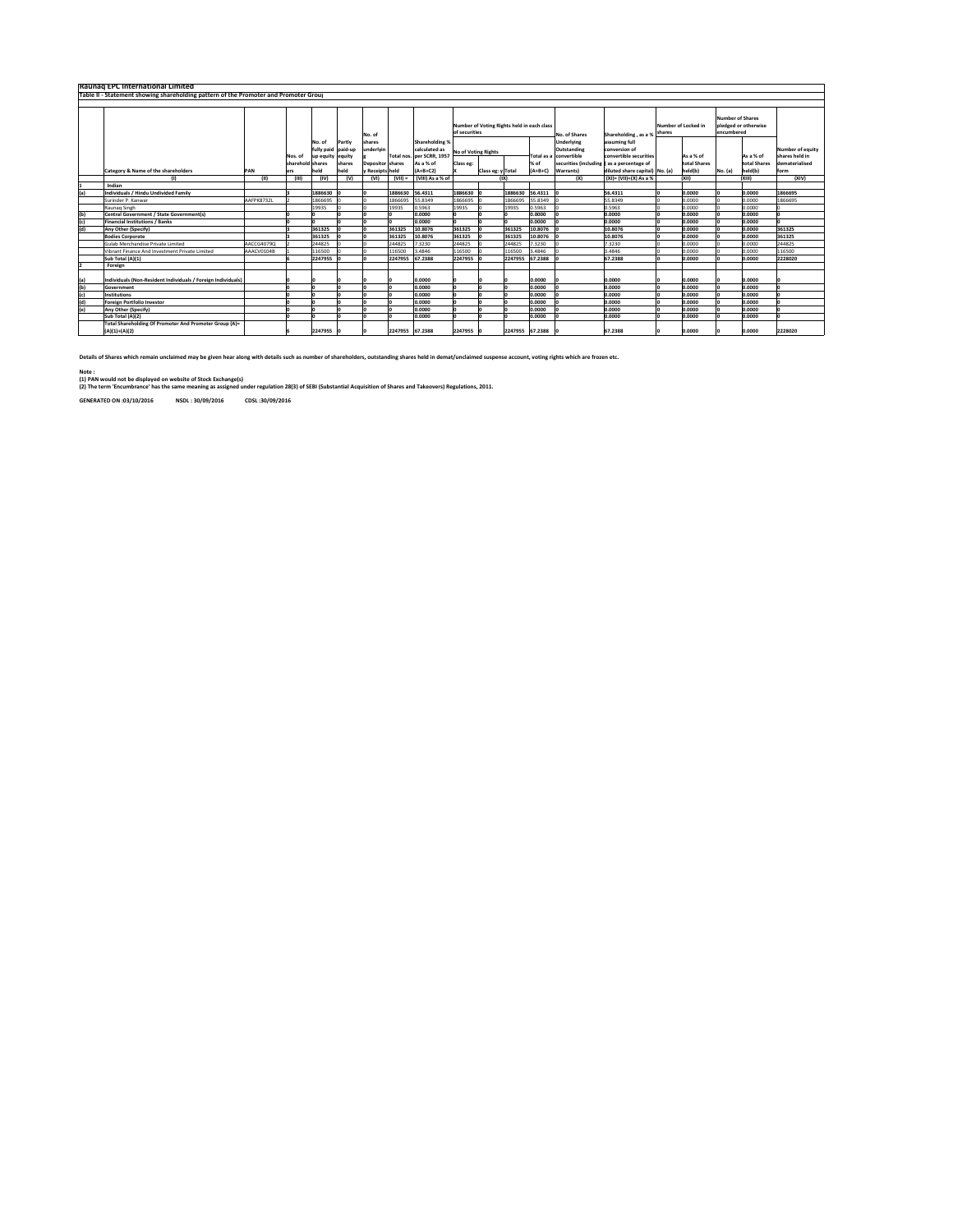|            | <b>Raunag EPC International Limited</b>                                      |             |                |                     |            |                  |           |                           |                            |                                                          |                 |           |                       |                                                        |          |                         |           |                                 |                                         |
|------------|------------------------------------------------------------------------------|-------------|----------------|---------------------|------------|------------------|-----------|---------------------------|----------------------------|----------------------------------------------------------|-----------------|-----------|-----------------------|--------------------------------------------------------|----------|-------------------------|-----------|---------------------------------|-----------------------------------------|
|            | Table III - Statement showing shareholding pattern of the Public shareholder |             |                |                     |            |                  |           |                           |                            |                                                          |                 |           |                       |                                                        |          |                         |           |                                 |                                         |
|            |                                                                              |             |                |                     |            |                  |           |                           |                            |                                                          |                 |           |                       |                                                        |          |                         |           |                                 |                                         |
|            |                                                                              |             |                |                     |            |                  |           |                           |                            |                                                          |                 |           |                       |                                                        |          |                         |           |                                 |                                         |
|            |                                                                              |             |                |                     |            |                  |           |                           |                            |                                                          |                 |           |                       |                                                        |          |                         |           |                                 |                                         |
|            |                                                                              |             |                |                     |            |                  |           |                           |                            | Number of Voting Rights held in each class No. of Shares |                 |           |                       |                                                        |          | Number of Locked in     |           | <b>Number of Shares pledged</b> |                                         |
|            |                                                                              |             |                |                     |            | No. of           |           |                           |                            | of securities                                            |                 |           | <b>Underlying</b>     | Shareholding, as a %                                   | shares   |                         |           | or otherwise encumbered         |                                         |
|            |                                                                              |             |                | No. of              | Partly     | shares           |           |                           |                            |                                                          |                 |           | Outstanding           | assuming full                                          |          |                         |           |                                 |                                         |
|            |                                                                              |             |                | fully paid          | paid-up    | underlvin        |           | Shareholding %            |                            |                                                          |                 |           | convertible           | conversion of                                          |          |                         |           |                                 |                                         |
|            |                                                                              |             | Nos. of        |                     |            |                  | Total nos | calculated as per         | <b>No of Voting Rights</b> |                                                          |                 |           | Total as a securities | convertible securities                                 |          |                         |           |                                 |                                         |
|            |                                                                              |             | sharehold      | up equity<br>shares | equity     |                  | hares     | SCRR, 1957 As a Class eg: |                            |                                                          |                 | % of      | including             |                                                        |          | As a % of total         |           |                                 | As a % of total Number of equity shares |
|            |                                                                              |             |                |                     | shares     | Depositor        | eld       | % of (A+B+C2)             |                            |                                                          |                 |           |                       | as a percentage of                                     |          |                         |           |                                 |                                         |
|            | Category & Name of the shareholders                                          | PAN<br>(II) | ers<br>(III)   | held<br>(IV)        | eld<br>(V) | Receipts<br>(VI) | $(VII) =$ | (VIII) As a % of          |                            | Class eg: y Total                                        | (IX)            | $(A+B+C)$ | Warrants)             | diluted share capital)<br>$(XI) = (VII)+(X)$ As a % of | No. (a)  | Shares held(b)<br>(XII) | No. (a)   | Shares held(b)<br>(XIII)        | held in dematerialised form<br>(XIV)    |
|            | (1)<br>Institutions                                                          |             |                |                     |            |                  |           |                           |                            |                                                          |                 |           | (X)                   |                                                        |          |                         |           |                                 |                                         |
| (a)        | <b>Mutual Fund</b>                                                           |             | ln.            |                     |            |                  |           | 0.0000                    | ln.                        |                                                          |                 | 0.0000    |                       | 0.0000                                                 |          | 0.0000                  | <b>NA</b> | <b>NA</b>                       |                                         |
| (b)        | <b>Venture Capital Funds</b>                                                 |             | In             |                     |            |                  |           | 0.0000                    | ln                         |                                                          |                 | 0.0000    |                       | 0.0000                                                 |          | 0.0000                  | <b>NA</b> | <b>NA</b>                       | lո                                      |
| (c)        | <b>Alternate Investment Funds</b>                                            |             | In             |                     |            |                  |           | 0.0000                    |                            |                                                          |                 | 0.0000    |                       | 0.0000                                                 |          | 0.0000                  | <b>NA</b> | <b>NA</b>                       | ln                                      |
| (d)        | <b>Foreign Venture Capital Investors</b>                                     |             | In             |                     |            |                  |           | 0.0000                    | ln.                        |                                                          |                 | 0.0000    |                       | 0.0000                                                 | n        | 0.0000                  | <b>NA</b> | <b>NA</b>                       | l٥                                      |
| (e)        | <b>Foreign Portfolio Investor</b>                                            |             | I۵             | n                   |            |                  |           | 0.0000                    | ln.                        |                                                          |                 | 0.0000    |                       | 0.0000                                                 | <b>n</b> | 0.0000                  | <b>NA</b> | <b>NA</b>                       | ln                                      |
| (f)        | <b>Financial Institutions / Banks</b>                                        |             | lı.            | 217                 |            |                  | 217       | 0.0065                    | 217                        |                                                          | 217             | 0.0065    |                       | 0.0065                                                 | n        | 0.0000                  | <b>NA</b> | <b>NA</b>                       | I٥                                      |
|            | <b>Insurance Companies</b>                                                   |             | l٥             | n                   |            |                  |           | 0.0000                    | ln.                        |                                                          |                 | 0.0000    |                       | 0.0000                                                 |          | 0.0000                  | <b>NA</b> | <b>NA</b>                       | l٥                                      |
| (g)<br>(h) | <b>Provident Funds/ Pension Funds</b>                                        |             | lo             | l۵                  |            |                  |           | 0.0000                    | I٥                         |                                                          |                 | 0.0000    |                       | 0.0000                                                 | n        | 0.0000                  | <b>NA</b> | <b>NA</b>                       | l٥                                      |
|            |                                                                              |             | l٥             | <b>n</b>            |            |                  |           |                           | ln.                        |                                                          |                 |           |                       |                                                        |          |                         |           |                                 | lo                                      |
|            | Any Other (Specify)                                                          |             | lı.            |                     |            |                  |           | 0.0000                    | 217                        |                                                          |                 | 0.0000    |                       | 0.0000                                                 |          | 0.0000                  | <b>NA</b> | <b>NA</b>                       | I∩                                      |
|            | Sub Total (B)(1)                                                             |             |                | 217                 |            |                  | 217       | 0.0065                    |                            |                                                          | 217             | 0.0065    |                       | 0.0065                                                 |          | 0.0000                  | <b>NA</b> | <b>NA</b>                       |                                         |
|            | Central Government/ State Government(s)/                                     |             |                |                     |            |                  |           |                           |                            |                                                          |                 |           |                       |                                                        |          |                         |           |                                 |                                         |
|            | <b>President of India</b>                                                    |             |                |                     |            |                  |           |                           |                            |                                                          |                 |           |                       |                                                        |          |                         |           |                                 |                                         |
|            | Sub Total (B)(2)                                                             |             | In             |                     | l٥         |                  |           | 0.0000                    |                            |                                                          |                 | 0.0000    |                       | 0.0000                                                 |          | 0.0000                  | <b>NA</b> | <b>NA</b>                       |                                         |
|            | Non-Institutions                                                             |             |                |                     |            |                  |           |                           |                            |                                                          |                 |           |                       |                                                        |          |                         |           |                                 |                                         |
| (a)        | Individuals                                                                  |             |                |                     |            |                  |           |                           |                            |                                                          |                 |           |                       |                                                        |          |                         | <b>NA</b> | <b>NA</b>                       |                                         |
|            | i. Individual shareholders holding nominal                                   |             |                |                     |            |                  |           |                           |                            |                                                          |                 |           |                       |                                                        |          |                         |           |                                 |                                         |
|            | share capital up to Rs. 2 lakhs.                                             |             | 2097           | 717073              |            |                  | 17073     | 21.4484                   | 717073                     |                                                          | 717073          | 21,4484   |                       | 21.4484                                                |          | 0.0000                  | <b>NA</b> |                                 | 456320                                  |
|            |                                                                              |             |                |                     |            |                  |           |                           |                            |                                                          |                 |           |                       |                                                        |          |                         |           |                                 |                                         |
|            | ii. Individual shareholders holding nominal                                  |             |                |                     |            |                  |           |                           |                            |                                                          |                 |           |                       |                                                        |          |                         |           |                                 |                                         |
|            | share capital in excess of Rs. 2 lakhs.                                      |             |                | 262801              |            |                  | 262801    | 7.8607                    | 262801                     |                                                          | 262801          | 7.8607    |                       | 7.8607                                                 |          | 0.0000                  | <b>NA</b> |                                 | 240926                                  |
|            | Rai Kumar Lohia                                                              | AAFPL0031K  |                | 47804               |            |                  | 17804     | 1.4299                    | 47804                      |                                                          | 47804           | 1.4299    |                       | 1.4299                                                 |          | 0.0000                  | <b>NA</b> |                                 | 47804                                   |
|            | Sathya S                                                                     | AUPS2696H   |                | 35890               |            |                  | 35890     | 1.0735                    | 35890                      |                                                          | 35890           | 1.0735    |                       | 1.0735                                                 |          | 0.0000                  | <b>NA</b> | NA                              | 35890                                   |
| (b)        | <b>NBFCs registered with RBI</b>                                             |             |                |                     |            |                  |           | 0.0000                    |                            |                                                          |                 | 0.0000    |                       | 0.0000                                                 |          | 0.0000                  | <b>NA</b> | <b>NA</b>                       |                                         |
| (c)        | <b>Employee Trusts</b>                                                       |             |                |                     |            |                  |           | 0.0000                    | ln.                        |                                                          |                 | 0.0000    |                       | 0.0000                                                 |          | 0.0000                  | <b>NA</b> | NΔ                              |                                         |
|            | <b>Overseas Depositories(holding DRs) (balancing</b>                         |             |                |                     |            |                  |           |                           |                            |                                                          |                 |           |                       |                                                        |          |                         |           |                                 |                                         |
| (d)        | figure)                                                                      |             |                |                     |            |                  |           | 0.0000                    |                            |                                                          |                 | 0000.0    |                       | 0.0000                                                 |          | 0.0000                  | <b>NA</b> | <b>NA</b>                       |                                         |
| (e)        | Any Other (Specify)                                                          |             | 81             | 115197              |            |                  | 115197    | 3.4457                    | 115197                     |                                                          | 115197          | 3.4457    |                       | 3.4457                                                 |          | 0.0000                  | <b>NA</b> | <b>NA</b>                       | 90457                                   |
|            | <b>Hindu Undivided Family</b>                                                |             | 28             | 41675               |            |                  | 41675     | 1.2465                    | 41675                      |                                                          | 41675           | 1.2465    |                       | 1.2465                                                 |          | 0.0000                  | <b>NA</b> | <b>NA</b>                       | 41675                                   |
|            | Non Resident Indians (Non Repat)                                             |             | $\overline{a}$ | 1881                |            |                  | 1881      | 0.0563                    | 1881                       |                                                          | 1881            | 0.0563    |                       | 0.0563                                                 | n        | 0.0000                  | <b>NA</b> | <b>NA</b>                       | 1881                                    |
|            | <b>Non Resident Indians (Repat)</b>                                          |             | Iı.            | 900                 |            |                  | 900       | 0.0269                    | 900                        |                                                          | 900             | 0.0269    |                       | 0.0269                                                 | n        | 0.0000                  | <b>NA</b> | <b>NA</b>                       | 900                                     |
|            | <b>Clearing Member</b>                                                       |             | 18             | 7540                |            | O                | 7540      | 0.2255                    | 7540                       |                                                          | 7540            | 0.2255    |                       | 0.2255                                                 | n        | 0.0000                  | <b>NA</b> | <b>NA</b>                       | 7540                                    |
|            | <b>Bodies Corporate</b>                                                      |             | 30             | 63201               |            | ln.              | 63201     | 1.8904                    | 63201                      |                                                          | 63201           | 1,8904    |                       | 1.8904                                                 | $\Omega$ | 0.0000                  | <b>NA</b> | <b>NA</b>                       | 38461                                   |
|            | Sub Total (B)(3)                                                             |             | 2187           | 1095071             |            | I۵               | 1095071   | 32.7548                   | 1095071                    |                                                          | 1095071         | 32.7548   |                       | 32.7548                                                |          | 0.0000                  | <b>NA</b> | <b>NA</b>                       | 787703                                  |
|            | Total Public Shareholding (B)=                                               |             |                |                     |            |                  |           |                           |                            |                                                          |                 |           |                       |                                                        |          |                         |           |                                 |                                         |
|            | $(B)(1)+(B)(2)+(B)(3)$                                                       |             | 2188           | 1095288             |            |                  | 1095288   | 32.7612                   | 1095288                    |                                                          | 1095288 32.7612 |           |                       | 32.7612                                                |          | 0.0000                  | <b>NA</b> | NΔ                              | 787703                                  |

Details of the shareholders acting as persons in Concert including their Shareholding (No. and %):<br>No. of Shares

Details of Shares which remain unclaimed may be given hear along with details such as number of shareholders, outstanding shares held in demat/unclaimed suspense account, voting rights which are frozen etc.

Note : (1) PAN would not be displayed on website of Stock Exchange(s).

(2) The above format needs to disclose name of all holders holding more than 1% of total number of shares<br>(3) W.r.t. the information pertaining to Depository Receipts, the same may be disclosed in the respective columns to